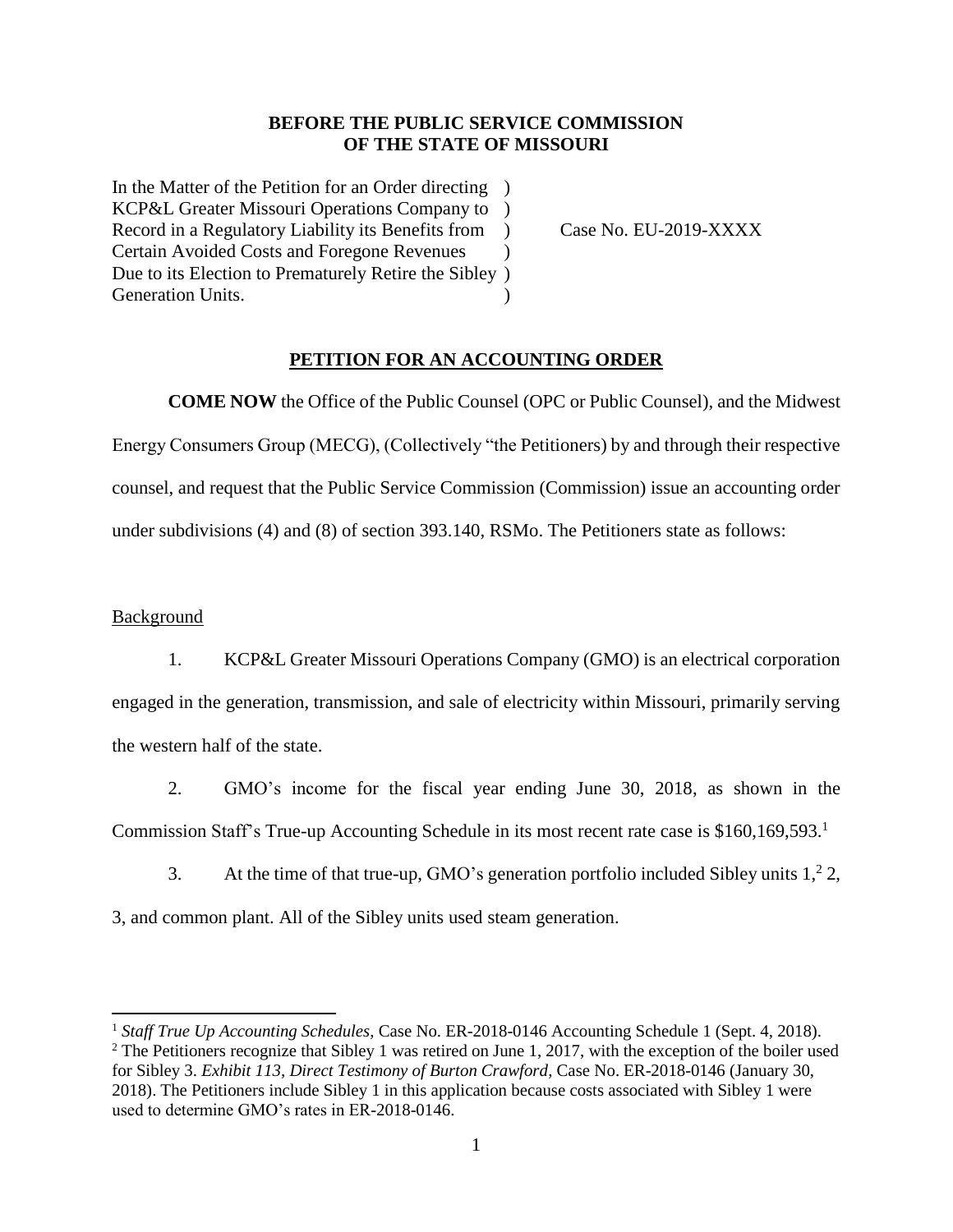4. GMO requested a rate increase this year in Case Nos. ER-2018-0146. That case was resolved via Commission approved stipulations on October 31, 2018. The resolution of those cases approved rates that include the operation and maintenance costs, return on any investment, property taxes, and other sums associated with the Sibley units. The new rates became effective December 6, 2018.

5. The operation and maintenance costs alone for Sibley generation units 1, 2, 3, and common plant amount to over \$27 million annually.<sup>3</sup> Annual depreciation expense for the Sibley units is \$10.4 million.<sup>4</sup> The amount of property, payroll, and other Sibley related tax payments are not available at this time; and the Petitioners recognize that other heretofore unrecognized costs may also be associated with the Sibley units and common plant.

6. Press releases on January 20, 2015, June 2, 2017, and August 1, 2018, from both the Kansas City Power & Light Company and GMO announce the impending retirement of Sibley. The President and Chief Executive Officer of Evergy, Inc., GMO's parent company, declared that the Sibley generation units are planned to be retired by the end of 2018 during the Third Quarter Earnings Conference Call for investors on November 8, 2018.

7. Absent some action by the Commission, GMO's ratepayers will continue to pay rates that include nonexistent expenses attributed to these units.

#### Parties

 $\overline{a}$ 

- 8. Public Counsel and the MECG are the petitioners.
- 9. Public Counsel's address is Governor Office Building, P.O. Box 2230, 200 Madison Street, Suite 650 Jefferson City, Missouri 65102. Public Counsel is a Missouri state agency within

<sup>&</sup>lt;sup>3</sup> Response to OPC Data Request 8562, Case no. ER-2018-0146 (Aug. 17, 2018).

<sup>4</sup> *Staff True Up Accounting Schedules*, Case No. ER-2018-0146 Accounting Schedule 5 (Sept. 4, 2018).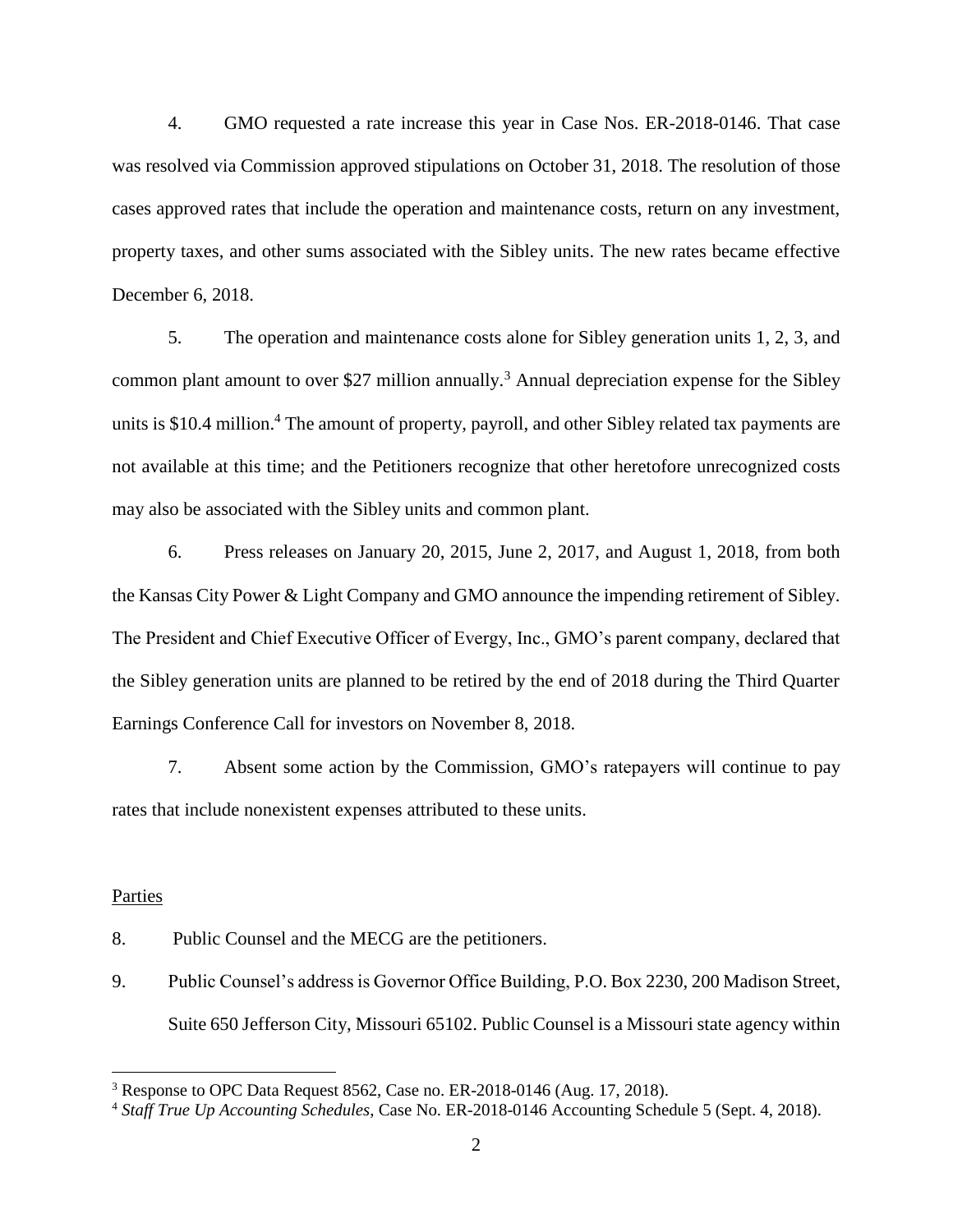the Department of Economic Development, and is directed by Section 386.710, RSMo to "represent and protect the interests of the public" before the Commission.

- 10. MECG's address is 308 E. High Street, Jefferson City, Missouri 65101. MECG is an incorporated entity formed to represent the interests of large commercial and industrial users of gas, electricity and water in the state of Missouri. In this regard, MECG has been granted intervention in numerous GMO rate proceedings.
- 11. GMO is the respondent. GMO is a Delaware corporation with its principle office and place of business at 1200 Main Street Kansas City, Missouri 64105. GMO's fictitious name registration was filed in Case No. EN-2009-0015.
- 12. The Staff of the Public Service Commission (Staff) is a party by rule 4 CSR 240-2.010(10). Staff's address is Governor Office Building, P.O. Box 360, 200 Madison Street Jefferson City, Missouri 65102.
- 13. The OPC directly contacted GMO's representatives before initiating this petition. The conversations did not absolve the necessity of this filing.

#### **Jurisdiction**

14. GMO is a an "electrical corporation" and "public utility" as defined by Section 386.020, RSMo, and is hence subject to the Commission's jurisdiction. This Commission has exclusive jurisdiction to hear and determine petitions against public utilities for matters within the Commission's jurisdiction and purview.

### Petition for an Accounting Order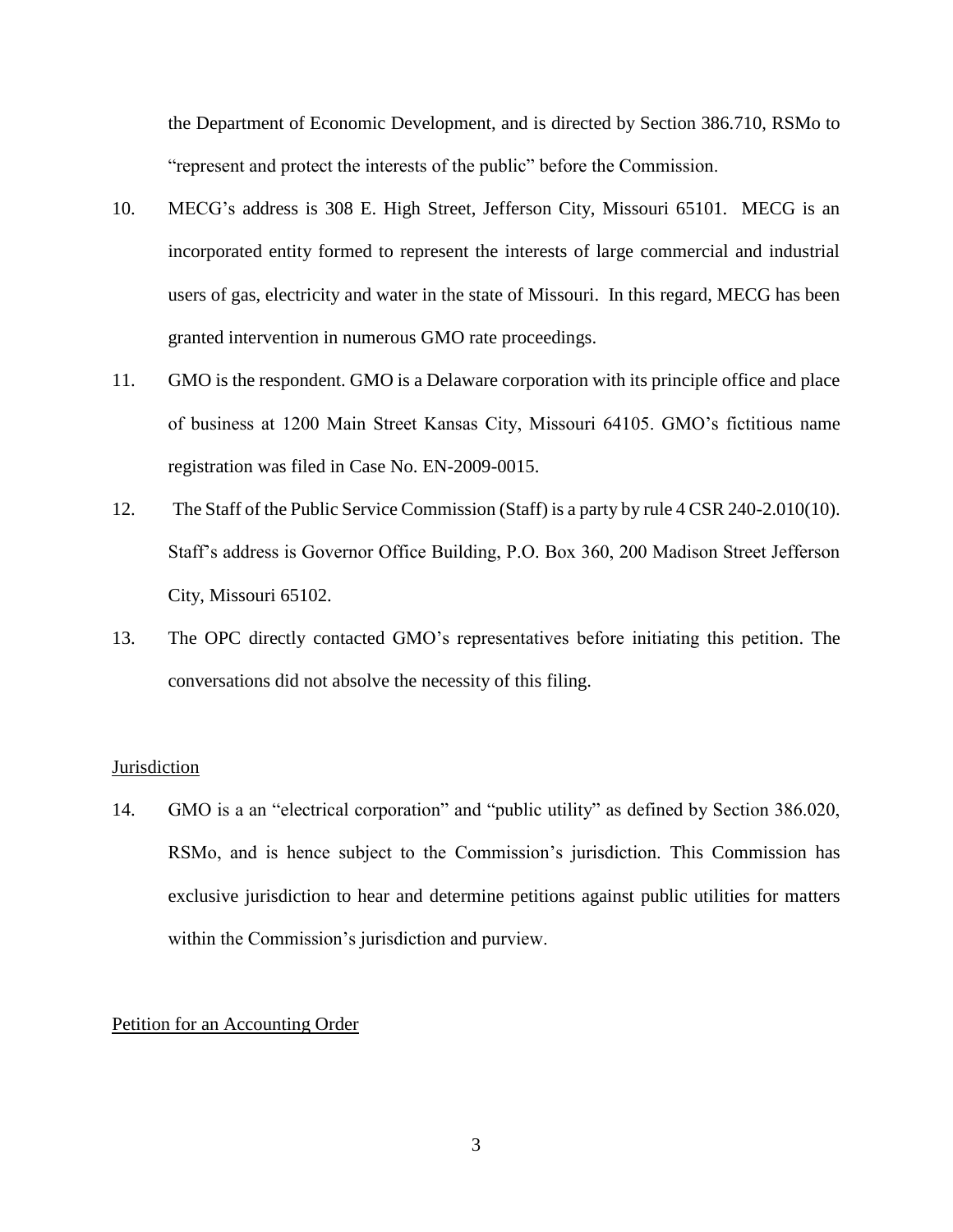15. The Petitioners request that the Commission order GMO to defer to a regulatory liability account all revenues associated with non-existent costs and return on Sibley investments associated with GMO's Sibley generation units 1, 2, 3, and common plant that were included in the revenue requirement used to set rates.

16. Missouri courts endorse the Commission creating regulatory deferrals to account for extraordinary costs and events.<sup>5</sup> The Missouri Court of Appeals has held that regulatory deferrals for extraordinary events are not retroactive ratemaking, and thus authorized them outside of a general rate case proceeding.<sup>6</sup> Indeed, the Sibley units now owned by GMO have previously been the subject of accounting orders to capitalize capital improvement costs,<sup>7</sup> and to defer reconstruction and coal conversion costs.<sup>8</sup>

17. Along with the Missouri Courts, the Uniform System of Accounts also endorses the utilization of deferral accounting for extraordinary events. In fact, Commission rules provide that Missouri electrical corporations shall use the Uniform System of Accounts Prescribed for Public Utilities and Licensees.<sup>9</sup>

18. The General Instructions for the Uniform System of Accounts explains that an electrical utility's income should reflect profits and losses during the test period of the most recent general rate case, and that those:

"[I]tems related to the effects of events and transactions which have occurred during the current period and which are of *unusual nature* and *infrequent occurrence* shall be

 $\overline{\phantom{a}}$ 

<sup>5</sup> *E.g., State ex rel. Mo. Gas Energy v. Pub. Serv. Comm'n*, 210 S.W.3d 330, 335-36 (Mo. App. W.D. 2006); *Mo. Gas Energy v. Pub. Serv. Comm'n*, 978 S.W.2d 434, 438 (Mo. App. W.D. 1998).

<sup>6</sup> *See Mo. Gas Energy*, 210 S.W.3d at 336.

<sup>7</sup> *State ex rel. Aquila, Inc. v. Pub. Serv. Comm'n*, 326 S.W.3d 20, 27 (Mo. App. W.D. 2010).

<sup>8</sup> *State ex rel. Mo. Off. Of Pub. Counsel v. Pub. Serv. Comm'n*, 858 S.W.2d 806, 808 (Mo. App. W.D. 1993).

<sup>&</sup>lt;sup>9</sup> 4 CSR 240-20.030.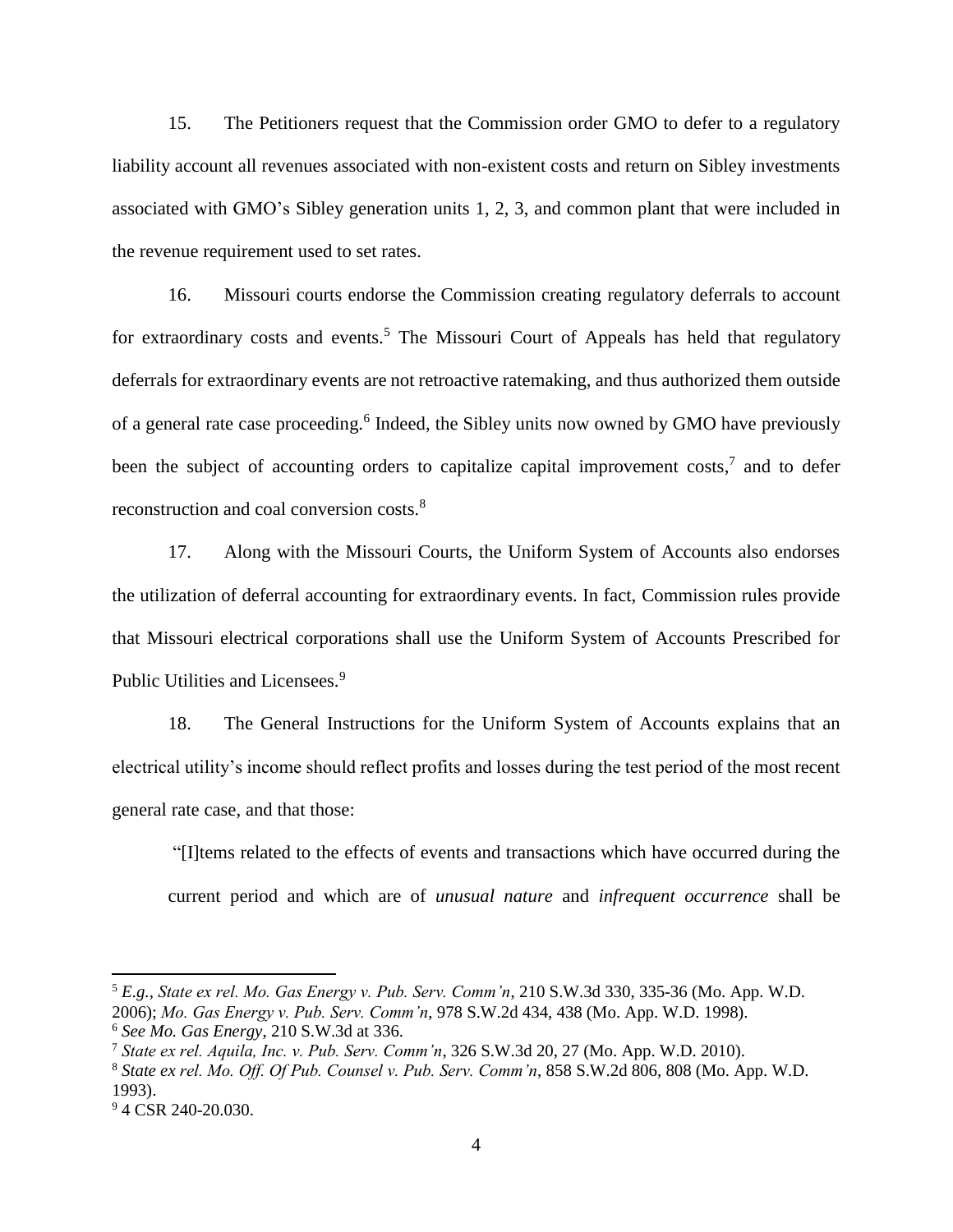considered extraordinary items. Accordingly, they will be events and transactions of *significant effect which are abnormal and significantly different from the ordinary and typical activities of the company, and which would not reasonably be expected to recur in the foreseeable future*. …To be considered as extraordinary under the above guidelines, an item should be more than approximately 5 percent of income, computed before extraordinary items..."<sup>10</sup>

19. Electric utilities may then account for the associated costs of "extraordinary items" in the Uniform System of Accounts number 254, which is specifically designated for regulatory liabilities.<sup>11</sup> What amounts may be allocated to Account 254 will come from various other accounts, but the failure to identify every account in this petition does not foreclose any inclusion of costs within the requested regulatory liability.<sup>12</sup>

20. The retirement of a generation facility will also implicate accumulated deferred taxes, either protected or unprotected, and the return on the Sibley investments, which GMO will have to identify and account for in a regulatory liability account.

21. The premature retirement of the Sibley generation units is an extraordinary event within the scope of Missouri case law as well as the Uniform System of Accounts. Indeed, the

 $\overline{\phantom{a}}$ 

<sup>10</sup> 18 CFR Part 101 (1993) (emphasis added).

 $11 \, Id.$ 

<sup>&</sup>lt;sup>12</sup> Within the Uniform System of Accounts, electric utilities record depreciation expense in Account 403. Account 414 addresses revenues and expense incurred in the operation of an electric plant. Accounts 500, 502, 505, 506, 507, 510, 511, 512, 513, and 514 address the operation and maintenance costs of steam power generation. Sibley's electrical energy generation is steam based. Account 557 speaks to miscellaneous charges from the purchase of electricity. Accounts 920 and 921 catalogue administrative costs. Accounts 924 and 925 address property insurance injuries to the utility's property. Account 926 involves employee pension and benefits, and Account 930 records miscellaneous general expenses. All of these accounts, and potentially more, document the costs and revenues associated with generating electricity at Sibley. The loss of Sibley thereby implicates at least these accounts. The loss of Sibley also possibly implicates the recordings in Accounts 408.1 and 408.2 regarding taxes other than income; 440 through 451, 456, and 457 regarding the sale of electricity; and 560 through 574 regarding operation and maintenance expenses related to transmission.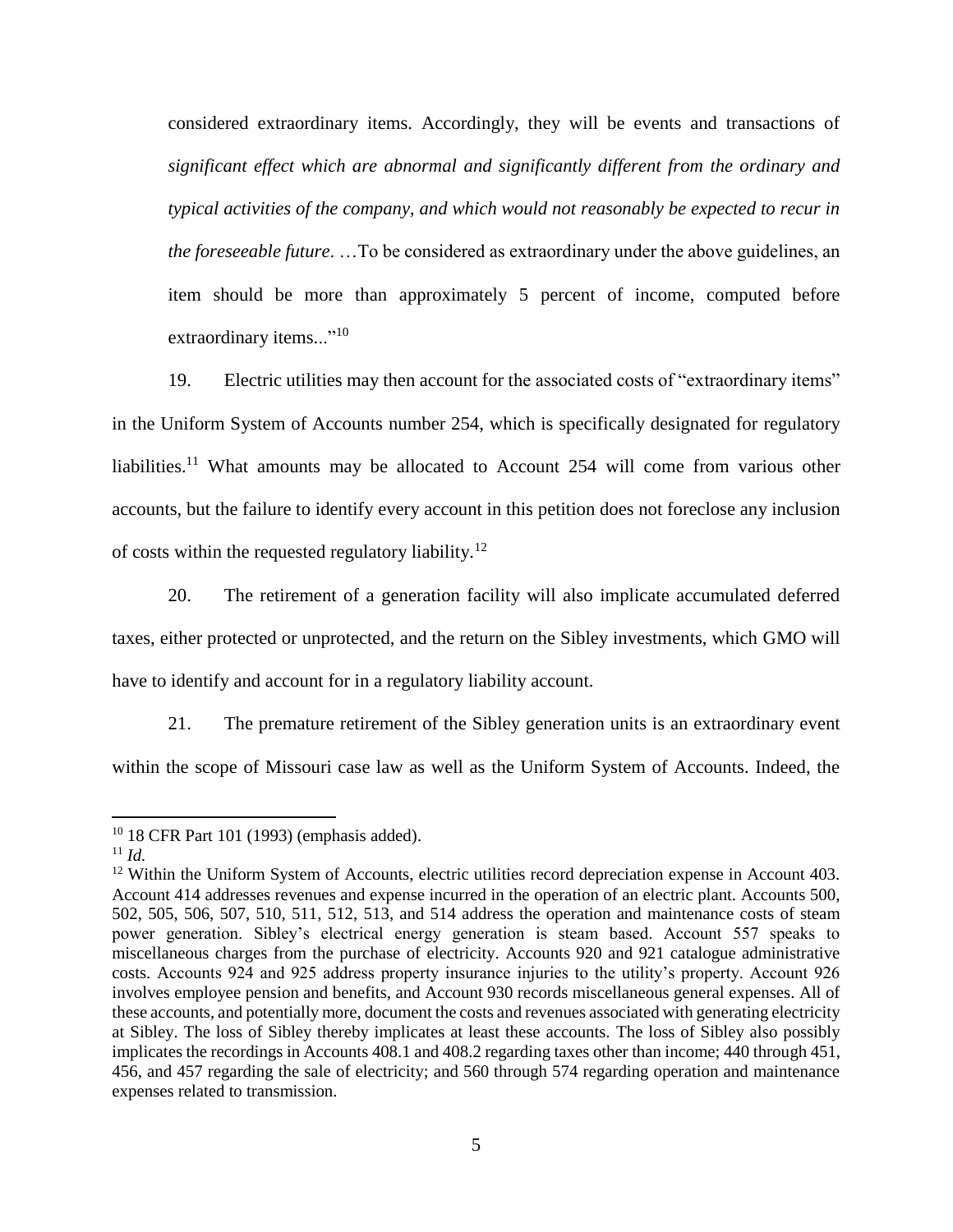retirement of the Sibley units is of an unusual nature and infrequent occurrence justifying an accounting order.

22. The premature retirement of the Sibley units is unusual because electric utilities do not retire generating units regularly or frequently. The Commission and Court of Appeals previously determined that costs to *renovate* the Sibley units were subject to an accounting deferral because that activity was "unusual and not recurring."<sup>13</sup> Renovating generation units occurs more frequently than retiring the unit altogether, which occurs only once. Therefore, the premature retirement of the Sibley units is unusual.

23. The premature retirement of the Sibley units is also unusual due to the circumstances underlying its currently ordered rates. The Commission set the current rates for GMO in Case No. ER-2018-0146 assuming that the Sibley units would remain operational during the subject rates effective period. Consequentially GMO's ratepayers will be paying for nonexistent expenses, while at the same time no longer benefitting from Sibley's revenues. Such a result for ratepayers is beyond the norm, and warrants accounting thereof.

24. The premature retirement of the Sibley units also represents an infrequent occurrence because it is a one-time occurrence. The test period used to determine GMO's rates did not contemplate repeated or common retirements of generation units. The test period also did not take into account the change in costs or savings from such retirements. Rather, the test period presumed such events would not occur when setting GMO's future rates.

25. Sibley units 1, 2, 3, and common plant costs constitute over five percent of GMO's income. As indicated, while Sibley costs are roughly \$23 million annually, GMO's annual income is \$160.17 million. Therefore, dividing Sibley's operations and maintenance costs into GMO's

 $\overline{a}$ 

<sup>13</sup> *Pub. Serv. Comm'n*, 858 S.W.2d at 811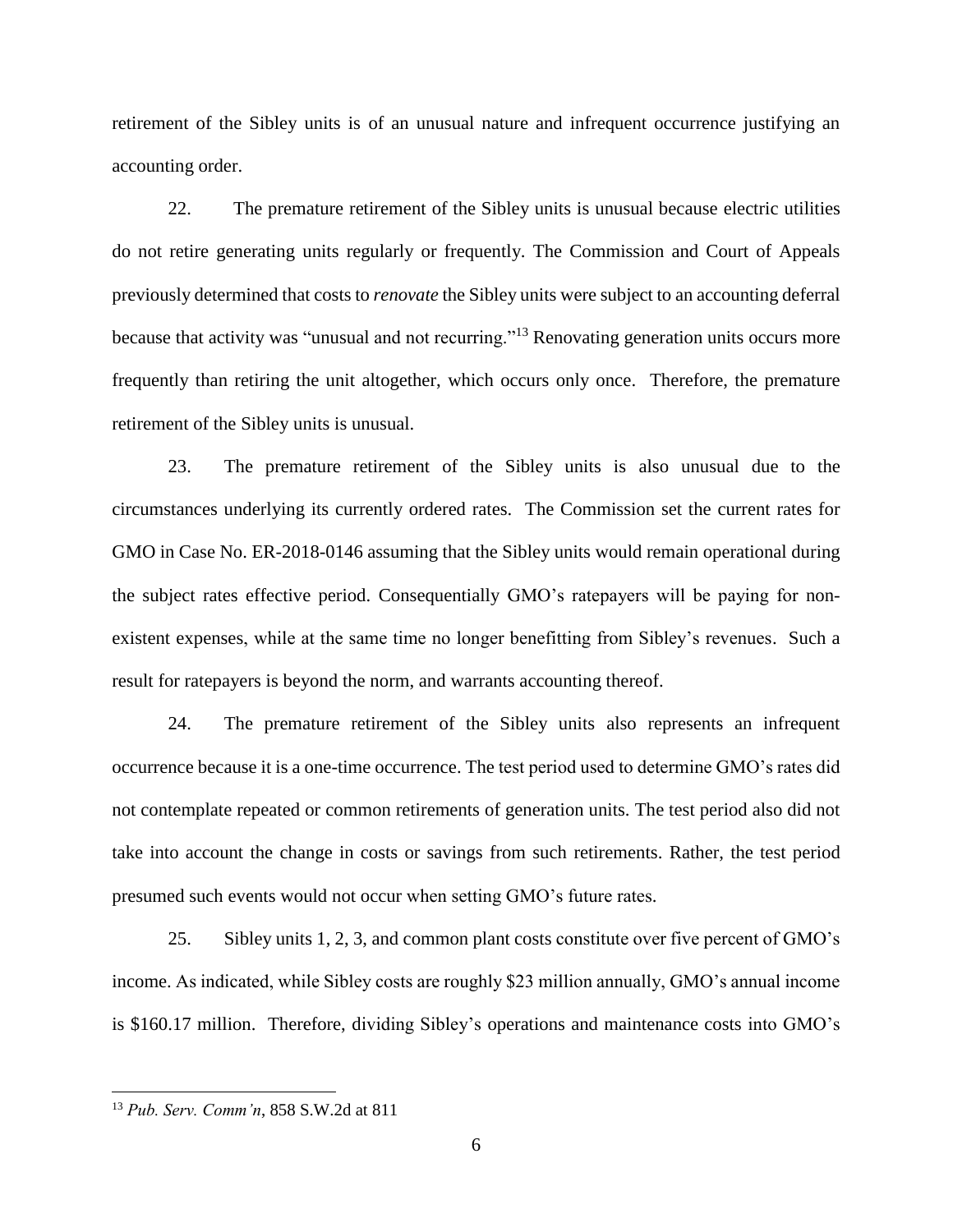income alone accounts for approximately 17% of GMO's income. That said, however, the specific amount of property, payroll, and other taxes associated with Sibley are not ascertainable at this time. However, those numbers combined with operations and maintenance and depreciation expense, clearly impact more than five percent of GMO's income.

26. The Petitioners have attached further justification for their Application hereto in the form of the affidavits of OPC witnesses John A. Robinett and Robert E. Schallenberg.

27. The request for an accounting order does not preclude future arguments regarding the prudency of GMO's decision to retire Sibley and relinquish its associated revenues from selling generation into the SPP Integrated Marketplace.

28. The OPC, GMO, and Staff met on several occasions recently to discuss the retirement of Sibley. On December 20, 2018, OPC counsel advised GMO counsel of the intention to file this Petition, and the two parties discussed the Petition again on December 26, 2018. Those discussions were unsuccessful in resolving this matter.

**WHEREFORE,** the Petitioners pray that the Commission order GMO to record as a regulatory liability in Account 254 the revenue and the return on the Sibley unit investments collected in rates for non-fuel operation and maintenance costs, taxes including accumulated deferred income taxes, and all other costs associated with Sibley units 1, 2, 3, and common plant. The Petitioners are not asking for an accounting order addressing depreciation expense as the Commission has already approved a stipulation requiring GMO to record it as a regulatory liability.

Respectfully,

### OFFICE OF THE PUBLIC COUNSEL

/s/ Caleb Hall /s/ Marc Poston Caleb Hall, #68112